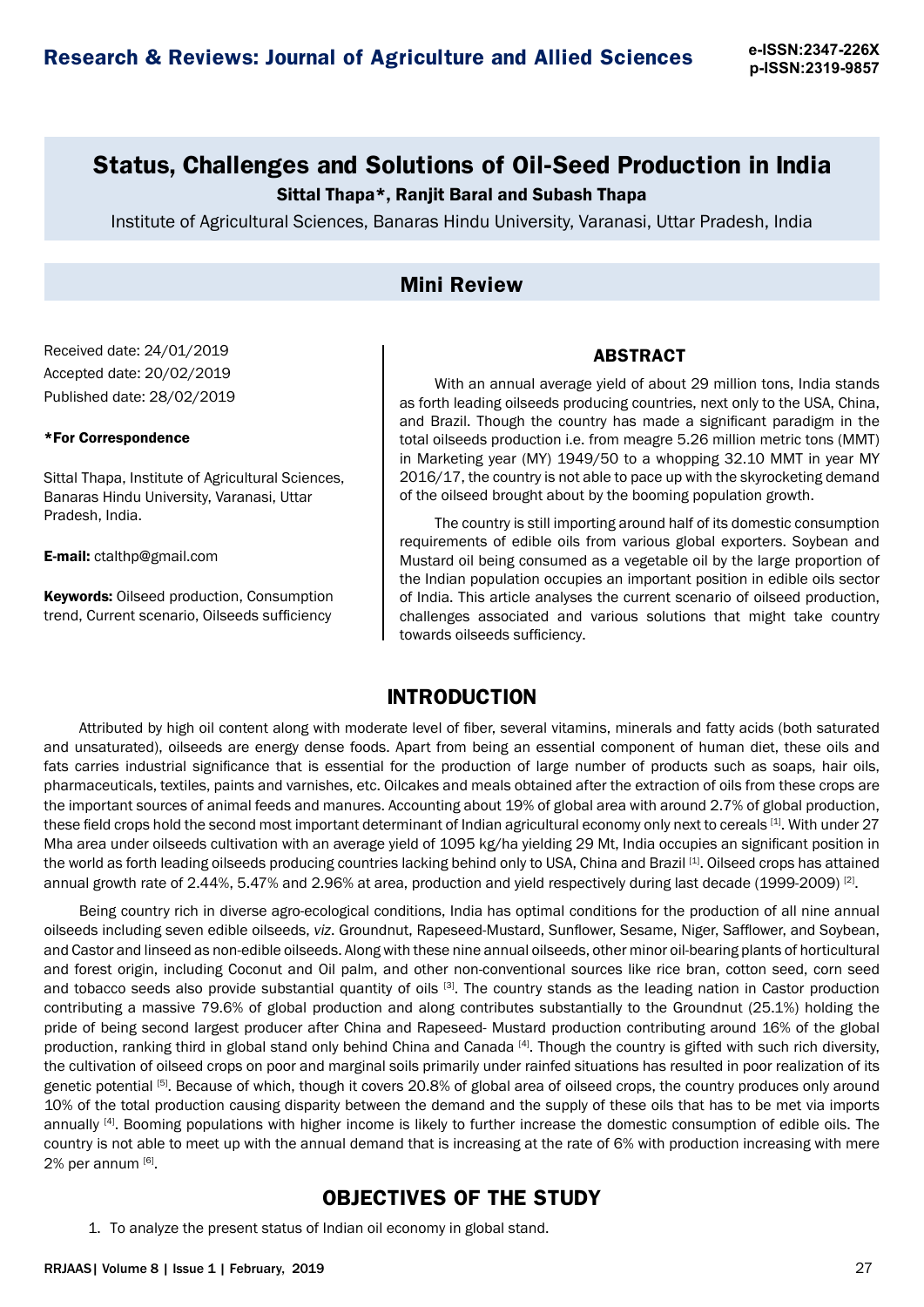- 2. To study the scenario of different oilseed crops of India.
- 3. To find out various constraints in production of oilseeds in country
- 4. To find out the various ways around to overcome the constraints to lead country towards self-sufficiency.

#### Trend of Oil seeds production, area and yield in India





Source: Madhuri & Rao, 1949-2014 [7]



The country has made a significant jump in all three aspects viz. area, production and yield comparing the data from 1949- 50 to 2018-19 (expected) as seen in Figure 1. The area under the oilseeds increases from 10.07 million ha to 38.4 million ha increasing the production from 5.26 million metric tonnes to 38.8 million metric tonnes brought about by increment in productivity from 522 kg/ha to 1010 kg/ha [7].

#### Domestic edible oils production, import and consumption



Source: Patel, 2016<sup>[8]</sup>



There has not been a significant rise in domestic production of the edible oils as seen in the Figure 2 but the consumption of the oils triggered by mushrooming population and enhanced income has increased by about one and half folds reaching to 20.81 million metric tonnes in 2015/16 which was 14.06 in 2008/09. For narrowing this disparity country has to spend huge budget in the import of these oils, near about half of its domestic consumption requirements, from various exporting countries [8].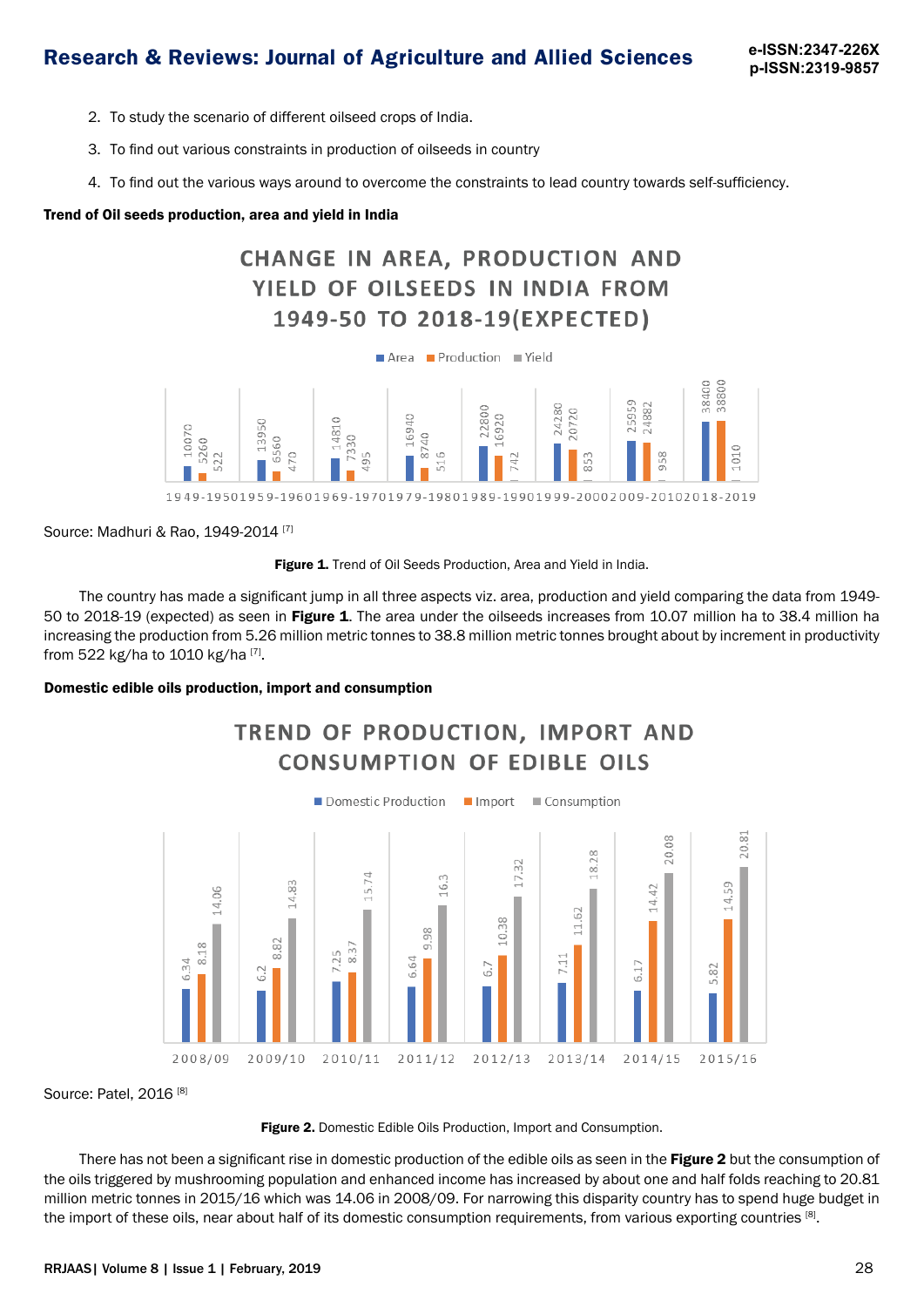Production of oils from different sources in India (2016-17)



Source: Ministry of Agriculture and farmers welfare, Gol. 2017<sup>[9]</sup>



Out of total edible oils produced (107.49 lakhs tonnes) in the country 68% i.e. 73.09 lakhs tonnes are contributed from primary sources and remaining 32% i.e. 34.4 lakhs tonnes from secondary sources as seen in Figure 3<sup>[9]</sup>.



Source: Ministry of Agriculture and Farmers Welfare, Gol, 2018<sup>[10]</sup>.

Figure 4. Production of oilseeds from various primary sources.

Out of all various primary sources rapeseed mustard contributes the most i.e. 34% of total yield of 73.09 lakh tonnes while the least contribution is from linseed i.e. 1%. Soybean contributing 30% and groundnut contributing 23% are other important players in the edible oil of India (Figure 4)  $[10]$ .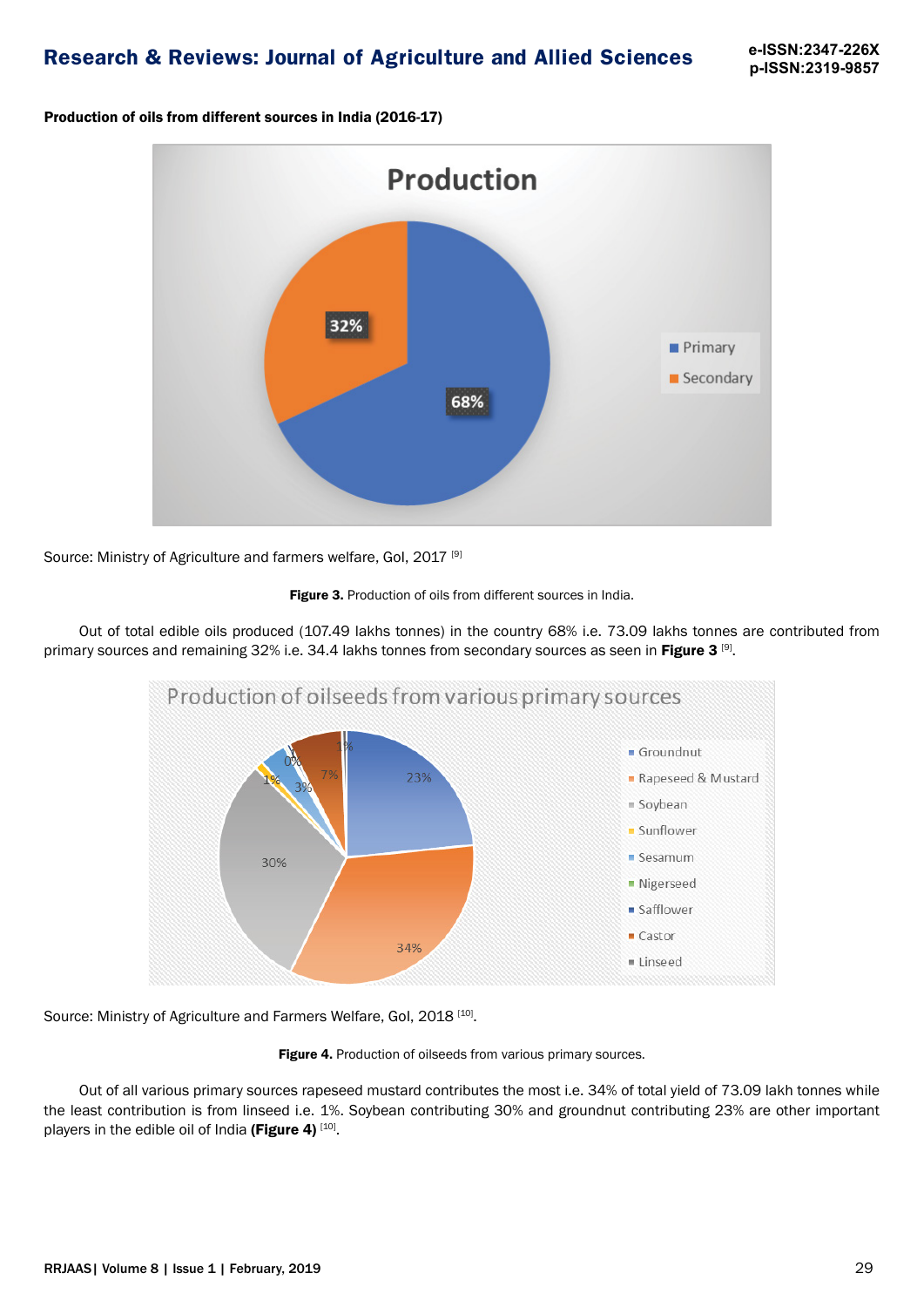**p-ISSN:2319-9857**



### SECONDARY SOURCES OF OIL PRODUCTION IN INDIA

Source: Ministry of Agriculture and Farmers Welfare, Gol, 2018<sup>[10]</sup>.



Among the secondary sources, cottonseed holds a significant place contributing about 36% of total oil produced from secondary sources. Ricebran with 10.31 lakhs tonnes and coconut with 5.2 lakhs tonnes are other important sources. Tree and forest origin with 1.5 lakhs tonnes being the minimum among all (Figure 5)  $[10]$ .





Source: Presentation on oilseeds 2018, 2018<sup>[11]</sup>.



With an annual increase of 6% in oilseed demand elicited by higher income, the per capita consumption of oil increases from 3 kg/person/year in 1950 to 18.5 kg/person/year in 2016 with WHO recommendation being 11 kg/person/year. Though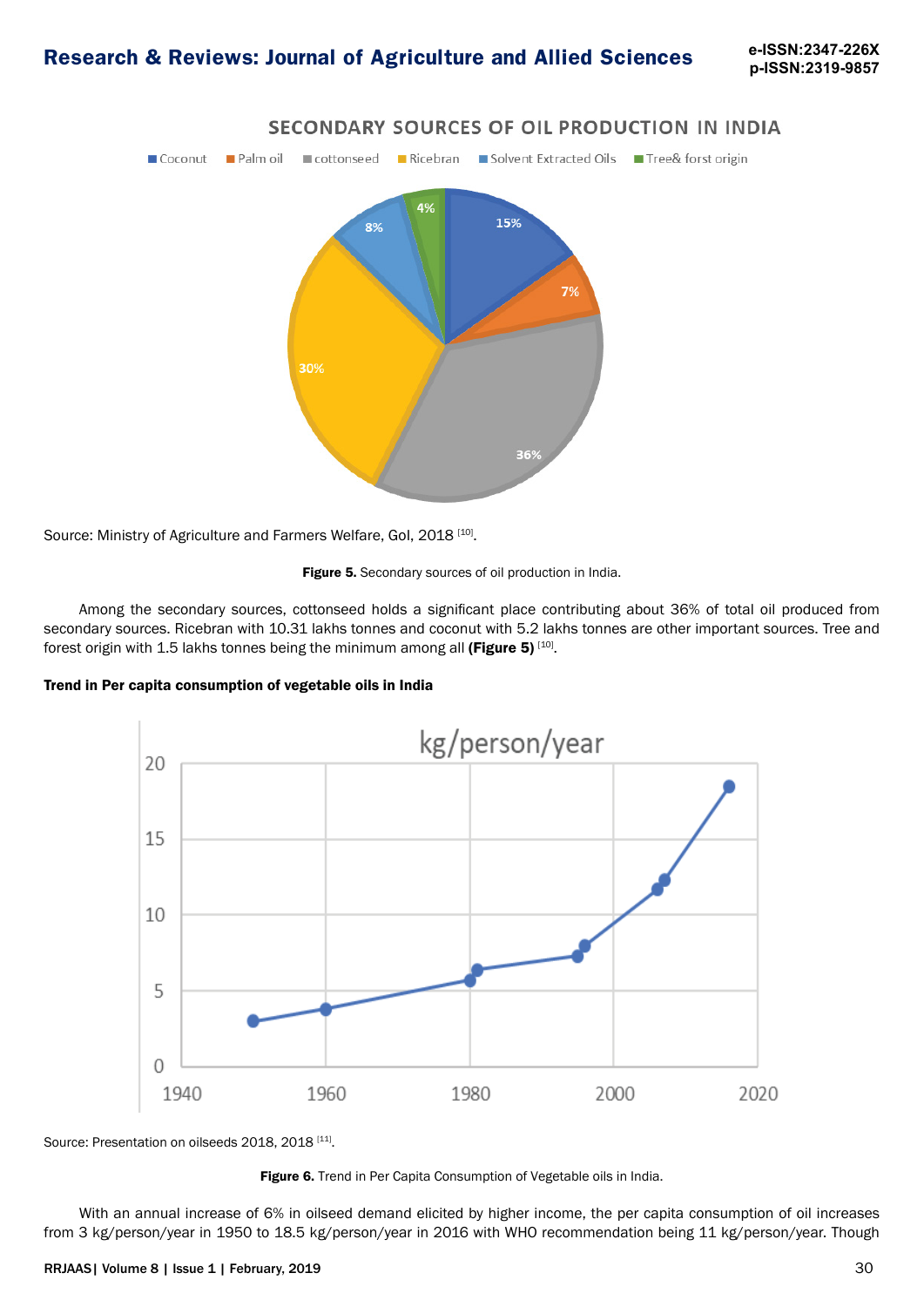**p-ISSN:2319-9857**

the consumption has heightened significantly the country and India is the largest importer and third largest consumer of edible oils after China and EU, the country is still below the world average of 25kg/person/year (Figure 6) [11].

#### Consumption of different vegetable oils in India



Source: Presentation on oilseeds 2018, 2018 [11].



Out of all edible oils in India the palm oil holds the position of being the most consumed oil followed by soybean contributing 24% of total oil consumed. Rapeseed mustard being third important source contribute 12% and sesame contributes the least (Figure 7).



#### Import share of different agricultural produce

Source: DoC

Figure 8. Import share of different agricultural produce.

India largely rely on imports to fulfill its domestic consumption requirements and is the largest importer of vegetable oils in the world followed by China and USA. Of the total value of India's Agricultural imports i.e. 152061 crores, vegetable oils alone occupies about half i.e. 47% of total import share with its important import sources being Indonesia (39%) followed by Argentina  $(21%)$  and Malaysia  $(18%)$  (Figure 8 and Table 1).

#### Trend of production of different oil sources in different years

| <b>Table 1.</b> Trend of production of different oil sources in different years. |  |  |  |  |
|----------------------------------------------------------------------------------|--|--|--|--|
|----------------------------------------------------------------------------------|--|--|--|--|

| <b>Oilseeds</b> | 04-05 | 05-06 | 06-07 | 07-08 | 08-09 | 09-10 | 10-11 | $11 - 12$ | $12 - 13$ | 13-14 | 14-15 | 15-16 |
|-----------------|-------|-------|-------|-------|-------|-------|-------|-----------|-----------|-------|-------|-------|
| Groundnut       | 15.58 | 18.38 | 11.19 | 21.12 | 16.48 | 12.49 | 19.01 | 16.02     | 10.8      | 22.34 | 17.02 | 15.36 |
| Rapeseed        | 23.54 | 25.21 | 23.05 | 18.08 | 22.32 | 20.48 | 25.35 | 20.47     | 24.89     | 24.42 | 19.47 | 21.16 |
| Sovbean         | 11    | 13.24 | 14.16 | 17.55 | 15.85 | 15.94 | 20.38 | 19.54     | 23.47     | 18.97 | 16.6  | 13.76 |
| Sunflower       | 3.92  | 4.75  | 4.05  | 4.83  | 3.82  | 2.81  | 2.15  | 17<br>∸.  | 1.8       | 1.66  | 1.43  | 1.1   |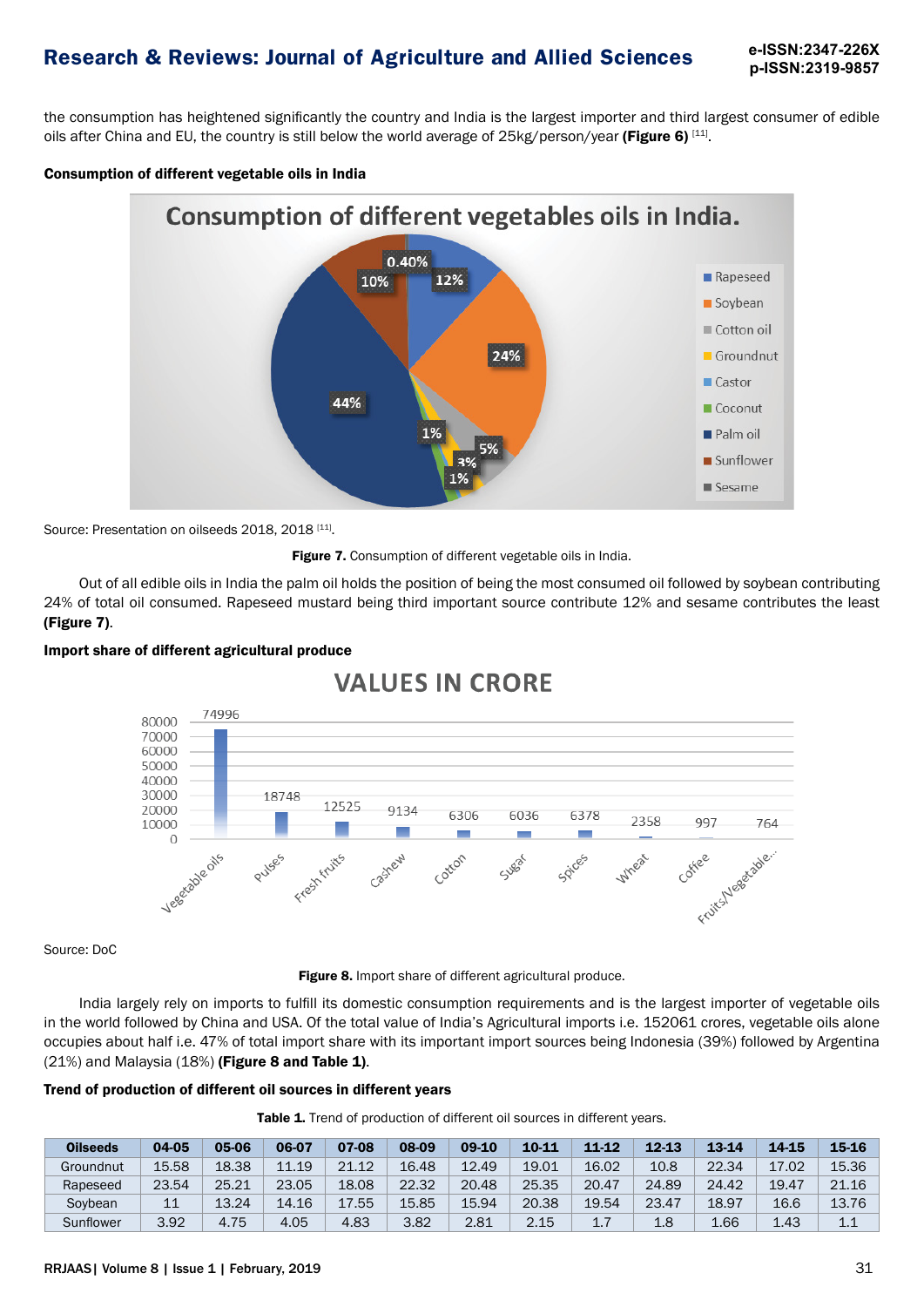**p-ISSN:2319-9857**

| Sesamun    | 2.09 | 1.99 | 1.92           | 2.35           | 1.98           | 1.82 | 2.77           | 2.51           | 2.12  | 2.21 | 2.57  | 2.7   |
|------------|------|------|----------------|----------------|----------------|------|----------------|----------------|-------|------|-------|-------|
| Nigerseed  | 0.34 | 0.32 | 0.36           | 0.33           | 0.35           | 0.3  | 0.32           | 0.29           | 0.31  | 0.29 | 0.23  | 0.22  |
| Safflower  | 0.52 | 0.69 | 0.72           | 0.68           | 0.57           | 0.54 | 0.45           | 0.44           | 0.33  | 0.31 | 0.27  | 0.18  |
| Castor     | 3.17 | 3.96 | 3.05           | 4.21           | 4.68           | 4.04 | 5.4            | 9.18           | 7.86  | 6.91 | 7.48  | 5.8   |
| Linseed    | 0.51 | 0.52 | 0.5            | 0.49           | 0.51           | 0.46 | 0.44           | 0.46           | 0.45  | 0.41 | 0.47  | 0.34  |
| Coconut    | 5.5  | 4.2  | 4.5            | 4.5            | 4.5            | 4.5  | $\overline{4}$ | $\overline{4}$ | 3.9   | 5.3  | 4.8   | 4.32  |
| Cottonseed | 4.3  | 5.7  | 6.3            | 8              | 7.6            | 8    | 10.89          | 11.62          | 11.57 | 12.4 | 12.15 | 10.05 |
| Ricebran   | 6.2  | 6.8  | $\overline{7}$ | 7.2            | 7.7            | 7.2  | 7.2            | 7.5            | 7.8   | 8.1  | 9.2   | 9.9   |
| <b>SEO</b> | 3.5  | 4.3  | 3.5            | $\overline{4}$ | $\overline{4}$ | 4.2  | 4.2            | 4.1            | 4.1   | 3.1  | 3     | 3.5   |
| <b>TFO</b> | 0.8  | 1.3  | 1.2            | 1.2            | 1.2            | 1.2  | 1.2            | 1.2            | 1.2   | 1.2  | 1.6   | 1.5   |

Source: Directorate of Vanaspati, Vegetable Oils and Fats.

## **TECHNOLOGY MISSION ON OILSEEDS**

Despite having largest cultivated area under oilseeds cultivation in the world, the country still had to rely largely on imports to fulfill the domestic consumption requirements. The country did see the improvement in the oilseed production but it had not been able to make a satisfactory leap in this sector. The oilseed sector had always been neglected and major thrusts were on enhancing the food grains productivity. The per capita consumption of oils increased from 3 kg in 1950 to 6.4 kg in 1996-97 but the pace of oil production was not increasing with the same pace. For narrowing this disparity the Government of India launched a Technology Mission on oilseeds (TMO) in May 1985 by the late Prime Minister Shri Rajiv Gandhi with very ambitious objectives of- self-reliance on edible oils by 1990, reduction in imports to almost zero by 1990 and raise oilseed production to 18 million tonnes by 1989-90 and 26 million tonnes of oilseeds and 8 million tonnes of vegetable oils by 2000 [12]. This mission adopted a four-pronged strategy under four mini missions.- to improve oilseeds crop technology, improve processing and post-harvest technology, strengthen input support system bring awareness to the farmers about farm worthy technology and ensure remunerative prices to the farmers by effective procurement, handling and disposal [13]. With the execution of this mission the oilseeds scenario undergoes a drastic change in the following years. With the enhanced productivity from 570 to 882 kg/ha the level of self-sufficiency increased from 67% to 87%.

## **CONSTRAINTS IN OILSEED PRODUCTION IN INDIA**

- 1. Though these oilseeds are energy rich crops requiring higher inputs with better management practices, more than 85% of the area under oilseed cultivation falls under rainfed and grown in energy starved conditions with low inputs and poor management practices due to which the total genetic potential of the crop remains unexploited explaining the sharp fluctuations and giving rise to high risk  $[14]$ .
- 2. Due to the higher emphasis on the field grains, the progress has not really been substantial and these crops are generally grown in marginal and sub marginal areas where the fertility status of the land is low for the raising of field grains so the farmers use these crops just not to keep the land fallow.
- 3. As these crops are mostly grown under rainfed, farmers have to gamble with the monsoon to get the expected yield. These crops are thus subjected to the vagaries of monsoon and most of the crop suffer due to moisture stress during flowering, peg initiation, and pod filling stages.
- 4. Most of the cultivars and hybrids developed are drought susceptible and the high yielding varieties are also not suitable. They are generally long duration and also do not have higher level of oil content. There is scarcity of short, high yielding input responsive biotic and abiotic stress resistant varieties. As compared to cereals there has been failure of hybridization and seed multiplication programs. Similarly farmers are not able to get sufficient amount of these best quality seeds during sowing period due to very low seed multiplication ratio.
- 5. Similarly these crops are generally grown by small and marginal farmers under un-irrigated areas with poor management practices. Similarly the rate of inputs application is very low and farmers are also not adapted to new technologies and due to less land holdings mechanization has also not been so much popular.
- 6. These crops are generally grown as intercrop or in mixture with different crops and those places where these crops are grown as mono cropping, no crop rotations are practiced resulting in development of pests and diseases. Similarly since no legumes are taken in rotation the soil become quite drained out of fertility [15].
- 7. These crops are highly affected by pests and diseases. Pests like aphids, and diseases like powdery mildew, rust causes severe loss in production which can reach as much as 50%. The level of application of plant protection chemicals is also not sufficient.
- 8. There has not been a proper transfer of technology from lab to farm. The supply of technology and desired inputs from farm institutions to farmers is very poor.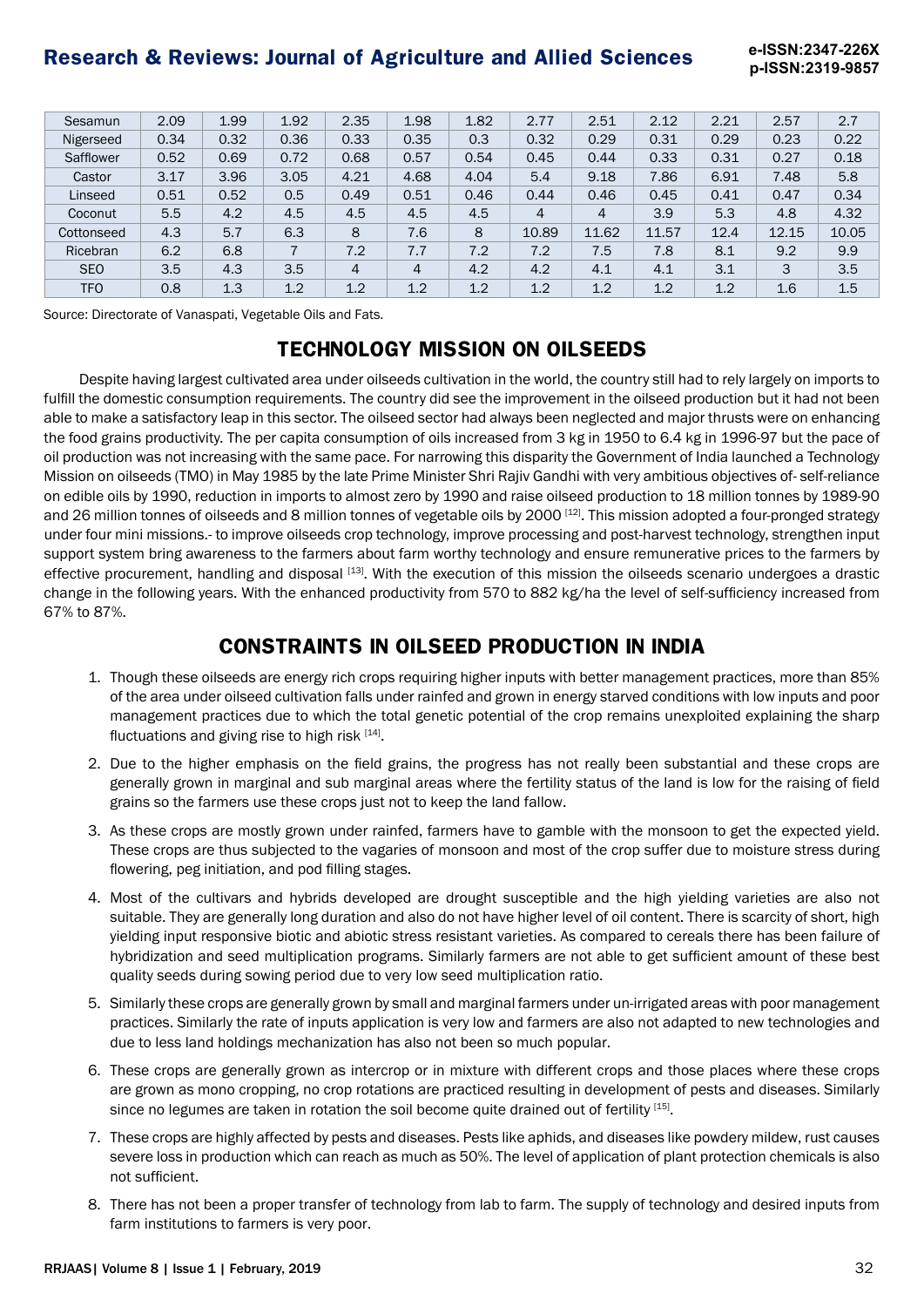- 9. Lack of mechanization and sophisticated machinery for sowing and harvesting of crop as these crops has high scattering property at the time of maturity. Similarly due to low efficiency of oil extraction units or expellers the total amount of oils cannot be extracted.
- 10. Similarly there is lack of suitable post-harvest technology to prevent post-harvest losses and lack of proper storage, grading and marketing facilities to avoid deterioration of quality.

Increasing population along with increasing per capita consumption of oils has created situation that requires immediate attention. Some of the measures that has to be taken care of to take country towards self -sufficiency are discussed below:

#### Enhancing oilseed production and productivity

- 1. Most of the areas in the eastern India after the harvest of paddy are left uncultivated also known as rice-fallow due to the irrigation unavailability. By adopting proper management practices such as raising early duration rice varieties, selection of proper varieties with suitable agronomic practices with integrated pest management these areas can be brought into cultivation of oilseed crops. This practice can offer ample opportunity to promote oilseed cultivation since there is vast availability of natural resources and fertile land [16].
- 2. There is a vast scope for extending the crop area under oilseeds through intercropping and sequential cropping as per system suitability with the aim of maximizing profit and enhancing area of oilseeds.
- 3. Proper extension practices for transfer of technologies from research lab to farmers field via front line demonstrations, trials, and different trainings to convince the farmers as there has been a slow adoption of improved varieties and production technologies and in some cases, this is simply because they are unaware about those technologies.
- 4. One of the major hinderance in spread of oilseeds is the unavailability of adequate quality seeds. Efforts are needed on production of hybrid seed and promotion of hybrids having short stature, high oil content properties and varieties with short durations.
- 5. One of the major constraints is the cultivation of oilseeds under energy deficit condition under rainfed areas. This can be overcome by promoting several conservation irrigation practices and promoting micro irrigations such as sprinkler and drip irrigation should be promoted.
- 6. There has been application of primary nutrients i.e. N, P, K to some extent but the secondary and micro nutrients such as Zinc, Sulphur, Boron has always been neglected. Several experiments has already shown that application of such inputs are capable of enhancing the productivity of these oilseed crops. So, different programs like soil health cards, soil fertility maps indicating the nutrients contents and recommendations to be given for raising the production.
- 7. Several research and development programs for the development of modern machineries to improve labour efficiency and productivity is necessary which ensures timeliness of operations and reduces human drudgery.
- 8. Good agronomic practices such as land levelling, seed treatments, good drainage facilities with proper weed and pest management practices should be chosen and practiced. Since these crops are highly sensitive to water logging and crop weed competition( CPCWC 20-30 DAS) care must be given.
- 9. These crops have high capsule scattering properties and oil reduction if harvesting not done at the proper maturity stages. So harvesting have to be done at the right stage.
- 10. Strengthen the post-harvest storage and processing facilities such as crushing, solvent extraction, oil refining and hydrogenation.
- 11. Favorable government policies such as imposing heavy import duty for raw materials and vegetable oils and increasing consumer awareness for the benefits of indigenously produced vegetable oils to discourage importer nexus and promote the indigenous oil seed sector.
- 12. Government schemes such as crop insurance with reasonable minimum support prices with added bonus to attract the new growers or avoiding the shifting of farmers towards other crops or professions.

## **CONCLUSION**

Though the country has made a significant progress in oilseed production after the yellow revolution but the production has become stagnant. The country still has to import more than half of its domestic requirement and this amount is surely going to increase in the days to come due to mushrooming population and increased per capita consumption. An immediate action towards this sector is utmost required or the dependency on import will certainly increase. Country is already spending about 75000 crores for the imports of vegetable oils and with the present rate it will be around 80000 crores in next 5 years. So it is the high time to support the oilseed growers through the research and development, long term planning, government policies coupled with remunerative pricing of the produce to take country towards self-sufficiency.